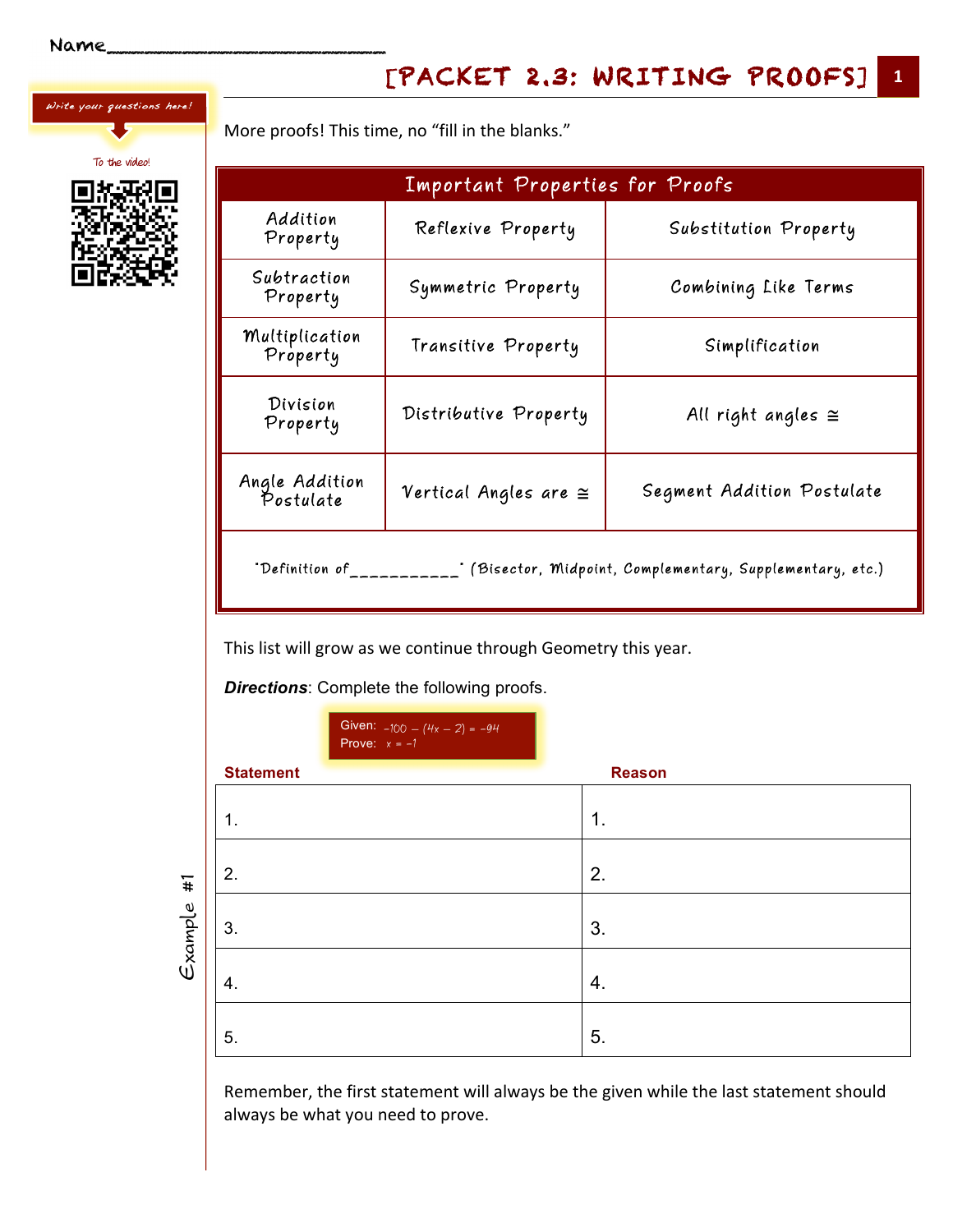

vour notes here! Vow, summarize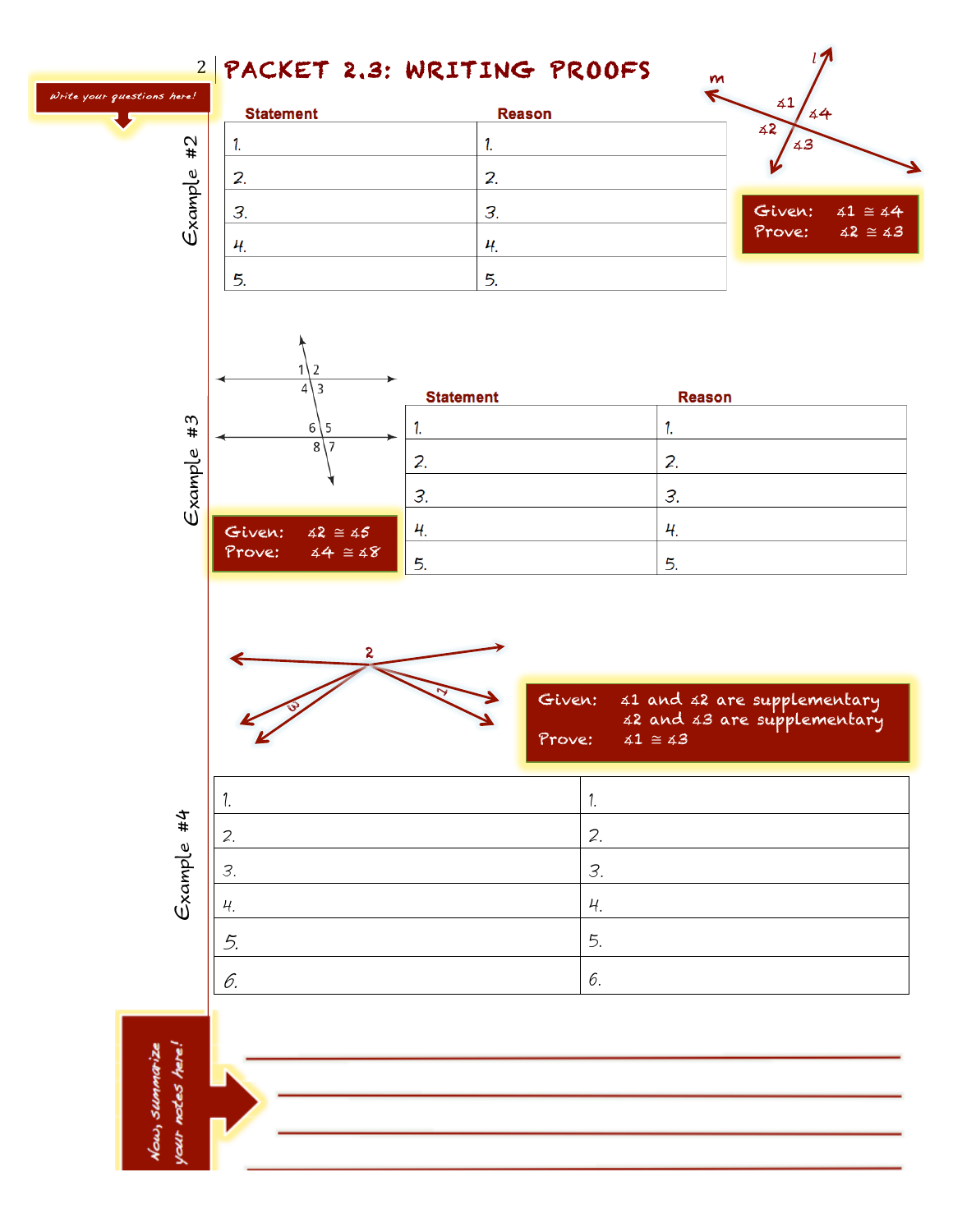## [PACKET 2.3: WRITING PROOFS] **3**

|                                       | Solve each equation for x!                                                                 | Multiply!                          | Factor!                                                                               |
|---------------------------------------|--------------------------------------------------------------------------------------------|------------------------------------|---------------------------------------------------------------------------------------|
|                                       | 1. $12x - 3 = -3 \mid 2.5x - 2 = 3x - 4 \mid 3.2x(2x - 1)$                                 |                                    | 4. $3x^2 - 12x$                                                                       |
| 5. Graph the equation:<br>$y = 4 - x$ | 3.<br>$-3$<br>$-2$<br>$\overline{2}$<br>$\mathbf{3}$<br>$-1$<br>$-4$<br>-5<br>$-1$<br>$-2$ | 6. Graph the equation:<br>$x = -3$ | -3-<br>$-3$<br>$-2$<br>$-4$<br>$\overline{2}$<br>$\mathbf{3}$<br>$-5$<br>$-1$<br>$-2$ |
|                                       | $-3-$<br>$-4$<br>-54                                                                       |                                    | -3-<br>-4.<br>- -5 -1                                                                 |

## Practice 2.3: Writing Proofs

Support each statement by writing a conclusion with a valid reason.

| 1. Given:   | $2x = 72$ | <b>2.</b> Given: $\triangle A$ and $\triangle B$ are rt. angles <b>3.</b> Given: X is the midpoint of DR |             |
|-------------|-----------|----------------------------------------------------------------------------------------------------------|-------------|
| Conclusion: |           | Conclusion:                                                                                              | Conclusion: |
| Reason:     |           | Reason:                                                                                                  | Reason:     |

*Directions*: Complete the following proofs.

|      | Given: $10x + 4 = 44$ | Prove: $x = 4$ |
|------|-----------------------|----------------|
|      | <b>Statement</b>      | <b>Reason</b>  |
| #    |                       |                |
| toot |                       |                |
|      |                       |                |

|       | Given: $10x + 42 = 20 - x$ | Prove: $x = -2$ |
|-------|----------------------------|-----------------|
|       | <b>Statement</b>           | <b>Reason</b>   |
| #3    |                            |                 |
| Proot | 2.                         | $\mathbf{2}$    |
|       |                            | 3.              |
|       |                            |                 |

|      | Given: $1 - x = 11$ | Prove: $x = -10$ |
|------|---------------------|------------------|
|      | <b>Statement</b>    | <b>Reason</b>    |
| #2   |                     |                  |
| foot |                     |                  |
|      |                     |                  |

|       | Given: $6x - (4x - 1) = 2$ | Prove: $x = \frac{1}{2}$ |
|-------|----------------------------|--------------------------|
|       | <b>Statement</b>           | <b>Reason</b>            |
|       |                            |                          |
| #4    | 2.                         | 2.                       |
|       | 3.                         | 3.                       |
| Proof |                            |                          |
|       | 5                          | 5.                       |